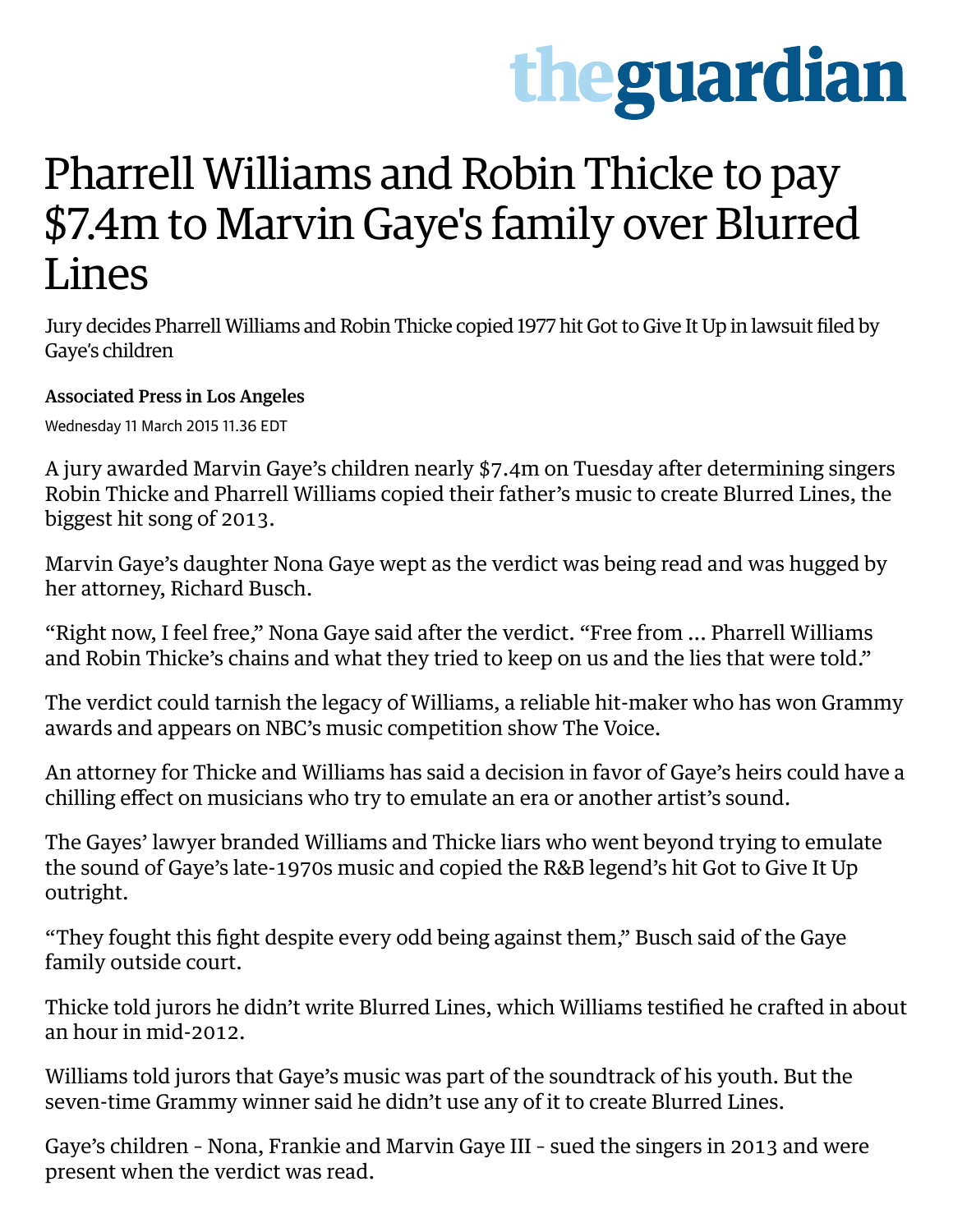The verdict may face years of appeals.

Blurred Lines has sold more than 7.3m copies in the US alone, according to Nielsen SoundScan figures. It earned a Grammy nomination and netted Williams and Thicke [millions](http://www.theguardian.com/music/2015/mar/04/robin-thicke-and-pharrell-williams-made-5m-each-from-blurred-lines) of dollars.

The case was a struggle between two of music's biggest names: Williams has sold more than 100m records worldwide during his career as a singer-producer, and Gaye performed hits such as Sexual Healing and How Sweet It Is (To be Loved by You) remain popular.

During closing arguments, Busch accused Thicke and Williams of lying about how the song was created. He told jurors they could award Gaye's children millions of dollars if they determined the copyright to Got to Give It Up was infringed.

Howard King, lead attorney for Williams and Thicke, told the panel that a verdict in favor of the Gaye family would have a chilling effect on musicians who were trying to recreate a genre or homage to another artist's sound.

King denied there were any substantial similarities between Blurred Lines and the sheet music Gaye submitted to obtain copyright protection.

Williams has become a household name – known simply as Pharrell – thanks to his hit song Happy and his work as a judge on the The Voice. He wrote the majority of Blurred Lines and recorded it in one night with Thicke. A segment by rapper TI was added later.

Williams, 41, also signed a document stating he didn't use any other artists' work in the music and would be responsible if a successful copyright claim was raised.

Thicke testified he wasn't present when the song was written, despite receiving credit.

The trial focused on detailed analyses of chords and notes in both Blurred Lines and Got to Give It Up.

Jurors repeatedly heard the upbeat song Blurred Lines and saw snippets of its music video, but Gaye's music was represented during the trial in a less polished form. Jurors did not hear Got to Give It Up as Gaye recorded it, but rather a version created based solely on sheet music submitted to gain copyright protection.

That version lacked many of the elements – including Gaye's voice – that helped make the song a hit in 1977. Busch derisively called the version used in court a "Frankenstein-like monster" that didn't accurately represent Gaye's work.

An expert for the Gaye family said there were eight distinct elements from Got to Give It Up that were used in Blurred Lines, but an expert for Williams and Thicke denied those similarities existed.

Gaye died in April 1984, leaving his children the copyrights to his music.